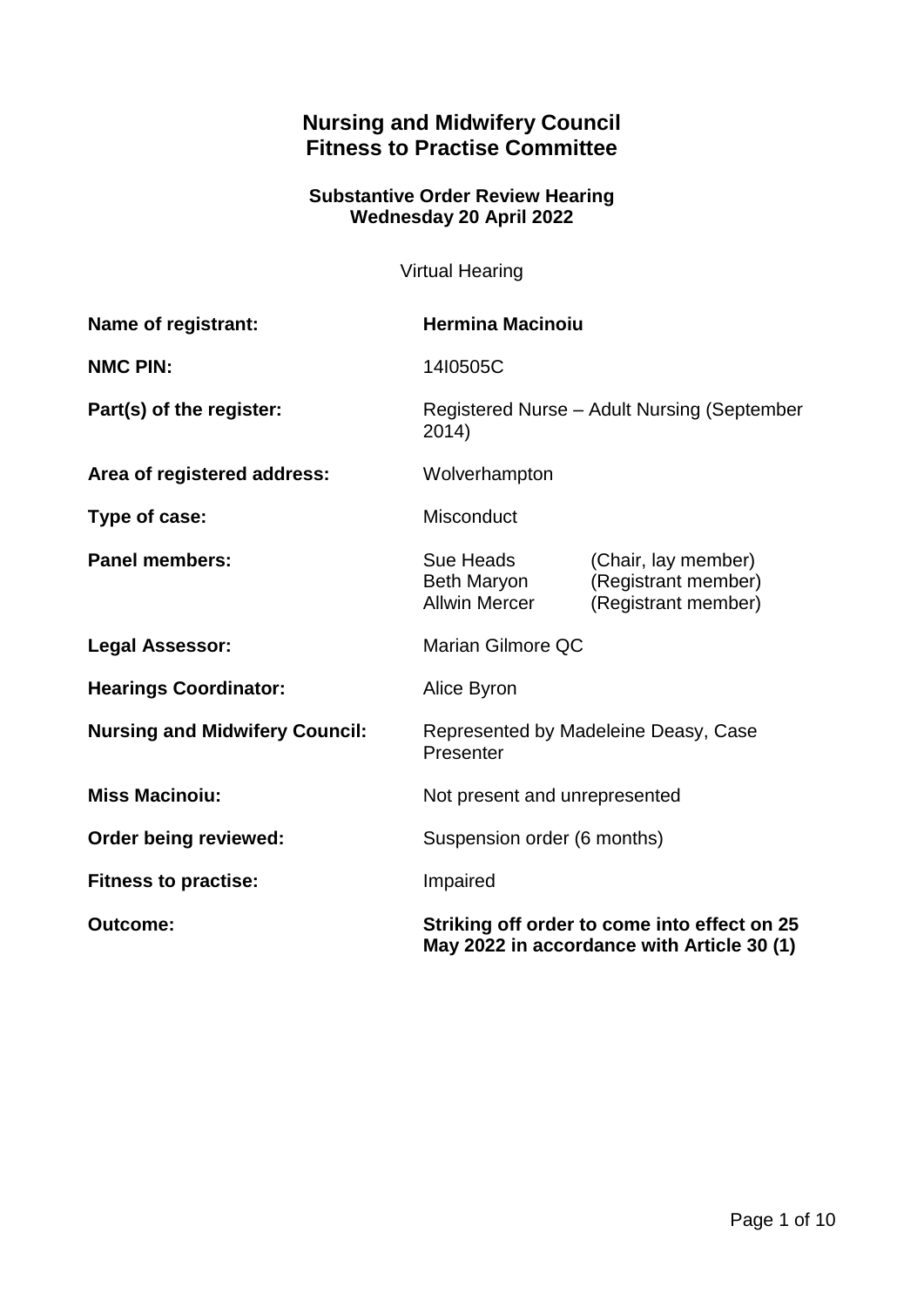## **Decision and reasons on service of Notice of Hearing**

The panel was informed at the start of this hearing that Miss Macinoiu was not in attendance and that the Notice of Hearing had been sent to Miss Macinoiu's registered address by recorded delivery and by first class post on 21 March 2022.

Ms Deasy, on behalf of the Nursing and Midwifery Council (NMC), submitted that it had complied with the requirements of Rules 11 and 34 of the 'Nursing and Midwifery Council (Fitness to Practise) Rules 2004', as amended (the Rules).

The panel accepted the advice of the legal assessor.

The panel took into account that the Notice of Hearing provided details of the substantive order being reviewed, the time, date and venue of the hearing and, amongst other things, information about Miss Macinoiu's right to attend, be represented and call evidence, as well as the panel's power to proceed in her absence.

In the light of all of the information available, the panel was satisfied that Miss Macinoiu has been served with notice of this hearing in accordance with the requirements of Rules 11 and 34.

## **Decision and reasons on proceeding in the absence of Miss Macinoiu**

The panel next considered whether it should proceed in the absence of Miss Macinoiu. The panel had regard to Rule 21 and heard the submissions of Ms Deasy who invited the panel to continue in the absence of Miss Macinoiu. She submitted that Miss Macinoiu voluntarily absented herself.

Ms Deasy submitted that, since the substantive hearing, there had been no engagement by Miss Macinoiu with the NMC in relation to these proceedings and, as a consequence, there was no reason to believe that an adjournment would secure her attendance on some future occasion.

The panel accepted the advice of the legal assessor.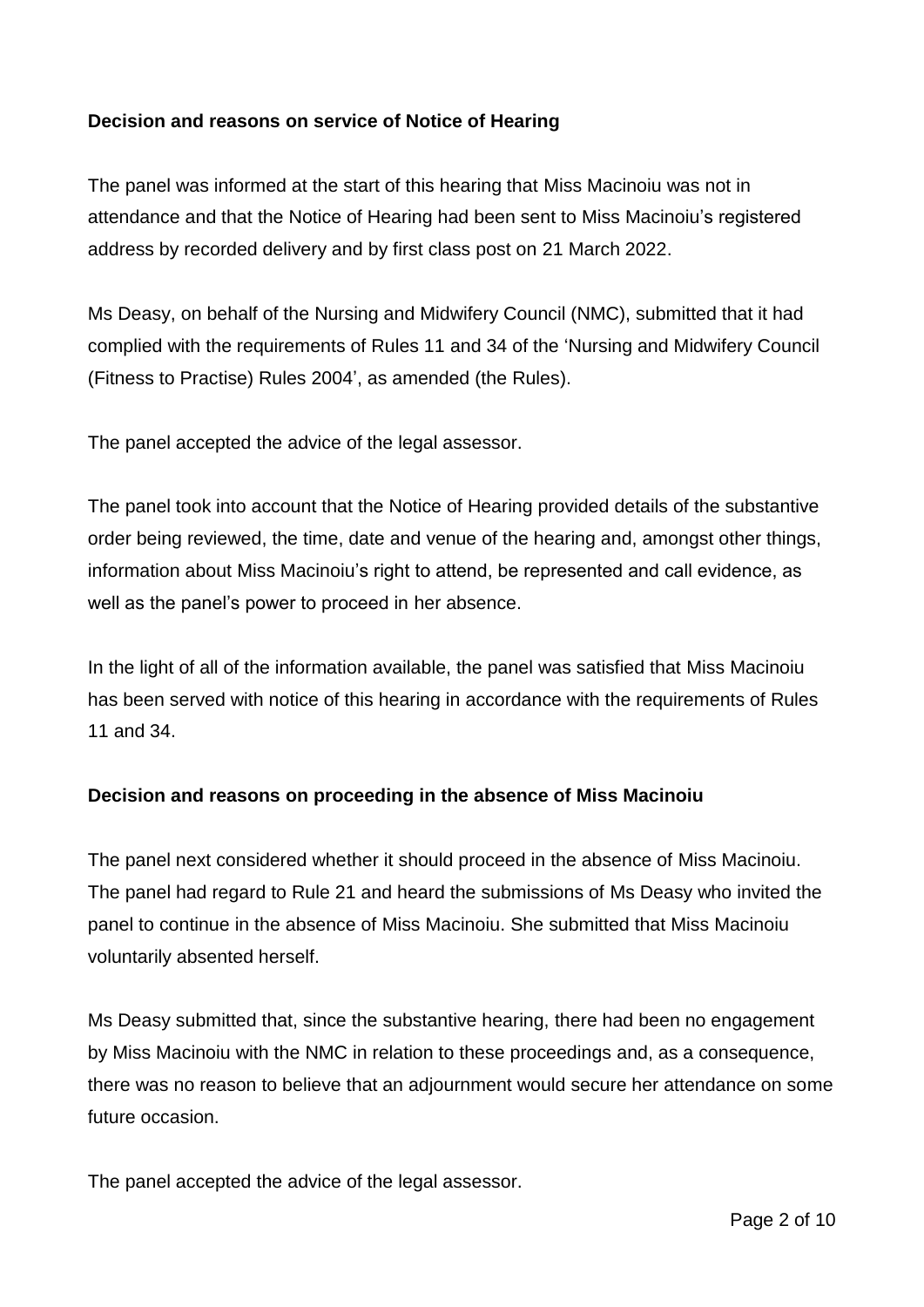The panel has decided to proceed in the absence of Miss Macinoiu. In reaching this decision, the panel has considered the submissions of Ms Deasy, and the advice of the legal assessor. It has had particular regard to any relevant case law and to the overall interests of justice and fairness to all parties. It noted that:

- No application for an adjournment has been made by Miss Macinoiu;
- Miss Macinoiu has not engaged with the NMC since the substantive hearing and has not responded to any of the correspondence sent to her about this hearing;
- There is no reason to suppose that adjourning would secure her attendance at some future date; and
- There is a strong public interest in the expeditious review of the case.

In these circumstances, the panel has decided that it is fair to proceed in the absence of Miss Macinoiu.

# **Decision and reasons on review of the substantive order**

The panel decided to replace the current suspension order with a striking off order.

This order will come into effect at the end of 25 May 2022 in accordance with Article 30(1) of the 'Nursing and Midwifery Order 2001' (the Order).

This is the second review of a substantive suspension order originally imposed for a period of 12 months by a Fitness to Practise Committee panel on 26 October 2020. This was reviewed on 18 October 2021 and a further suspension order for a period of six months was imposed.

The current order is due to expire at the end of 25 May 2022.

The panel is reviewing the order pursuant to Article 30(1) of the Order.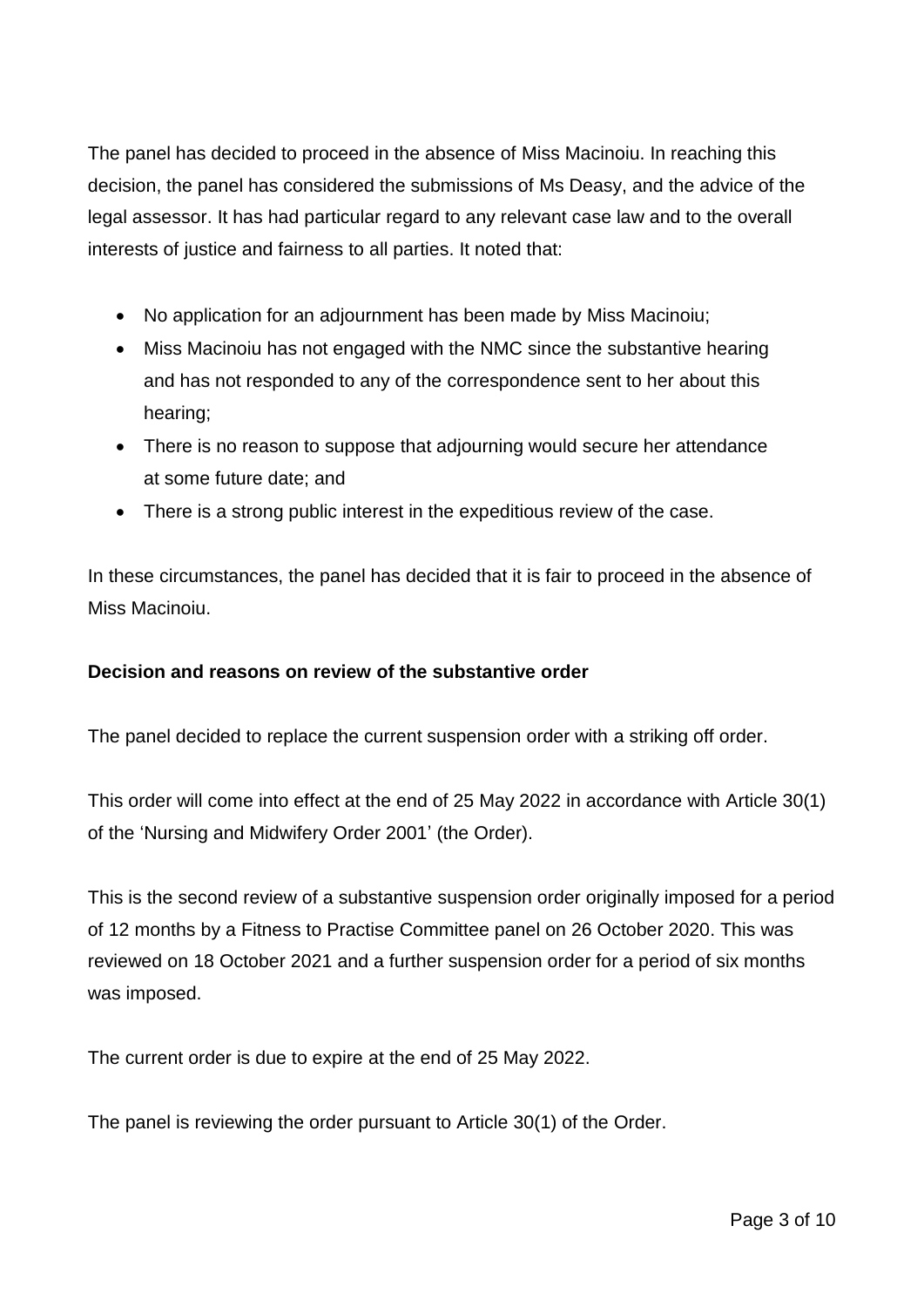The charges found proved which resulted in the imposition of the substantive order were as follows:

*'That you, a registered nurse, whilst working at Ryland View Nursing Home on 15 August 2018, you:*

- *1. Failed to recognise that Resident A was choking;*
- *2. […]*
	- *2.1.[…]*
	- *2.2.[…]*
- *3. Failed to remove the obstruction from Resident A's mouth and/or airway;*
- *4. Your actions above resulted in a delay of treatment to Resident A;*
- *5. Failure to maintain a full and accurate record of events.*

*And in light of the above your fitness to practise is impaired by reason of misconduct.'*

The first reviewing panel determined the following with regard to impairment:

*'In reaching its decision, the panel was mindful of the need to protect the public, maintain public confidence in the profession and to declare and uphold proper standards of conduct and performance.*

*The panel considered whether Miss Macinoiu's fitness to practise remains impaired.* 

*The panel noted Miss Macinoiu's lack of engagement with the NMC since the substantive hearing in October 2020, and as a consequence, it had no information about any development in her insight or attempts to strengthen her practice. It noted that during the substantive hearing, Miss Macinoiu had*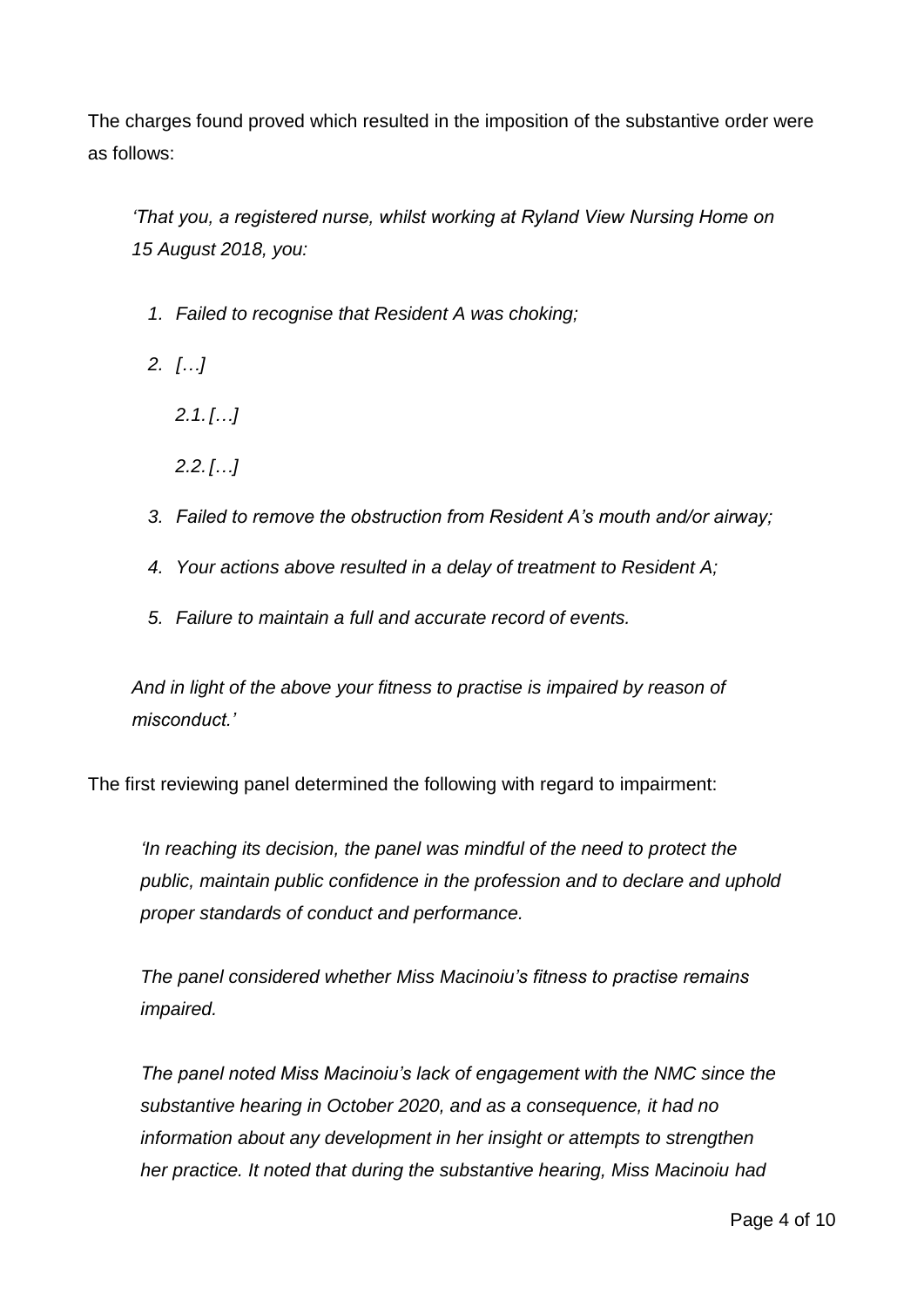*indicated that she had returned to Romania, where she would seek employment as a nurse in order to remediate, but no further information about this had been provided. The panel also had regard to the original panel's recommendations as to what may assist future reviewing panels, and concluded that in the absence of any such information, a risk of repetition remained. The panel therefore decided that a finding of continuing impairment is necessary on the grounds of public protection.* 

*The panel has borne in mind that its primary function is to protect patients and the wider public interest which includes maintaining confidence in the nursing profession and upholding proper standards of conduct and performance. The panel determined that, in this case, Miss Macinoiu's lack of engagement meant that a finding of continuing impairment on public interest grounds is also required.*

*For these reasons, the panel finds that Miss Macinoiu's fitness to practise remains impaired.'*

The first reviewing panel determined the following with regard to sanction:

*'The panel first considered whether to take no action but concluded that this would be inappropriate in view of its finding of impairment. The panel decided that it would be neither proportionate nor in the public interest to take no further action.* 

*It then considered the imposition of a caution order but determined that, due to the seriousness of the charges found proved, an order that does not restrict Miss Macinoiu's practice would not be appropriate in the circumstances. The SG states that a caution order may be appropriate where 'the case is at the lower end of the spectrum of impaired fitness to practise and the panel wishes to mark that the behaviour was unacceptable and must not happen again.' The panel considered that Miss Macinoiu's misconduct was not at the lower end of the spectrum and that a caution order would be inappropriate in view*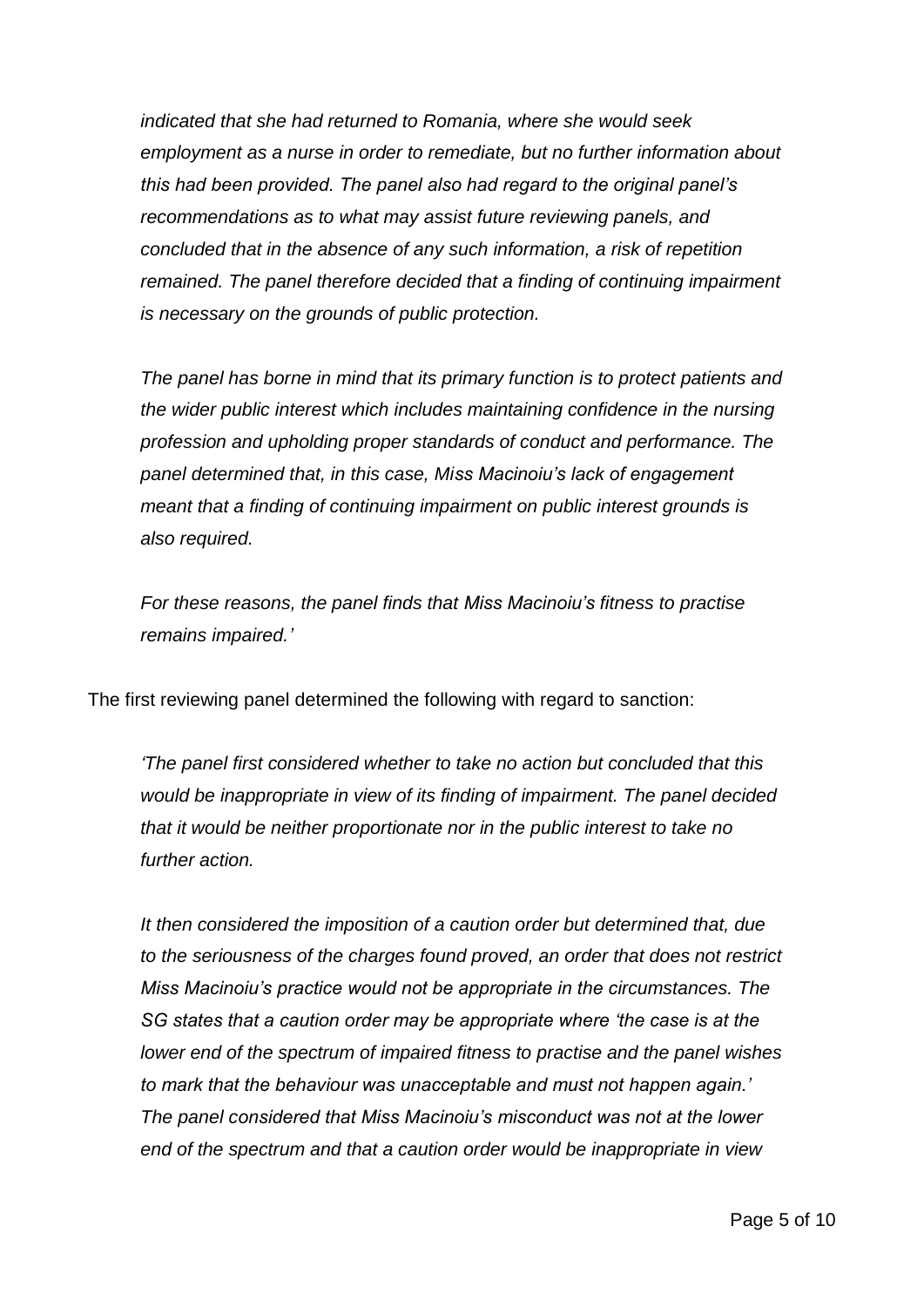*of the issues identified. The panel decided that it would be neither proportionate nor in the public interest to impose a caution order.*

*The panel next considered whether a conditions of practice on Miss Macinoiu's registration would be a sufficient and appropriate response. The panel is mindful that any conditions imposed must be proportionate, measurable and workable. The panel concluded that although Miss Macinoiu's misconduct could be remediated through conditions of practice, conditions would not be workable in the absence of any information about whether Miss Macinoiu was currently employed as a nurse or her plans to return to the profession, either in the UK or overseas. It therefore determined that whilst a conditions of practice order could adequately protect the public, it would not satisfy the public interest.*

*The panel considered the imposition of a further period of suspension. It was satisfied that a suspension order would allow Miss Macinoiu further time to reflect on her previous misconduct. The panel determined that a further six month suspension order would be the most appropriate and proportionate response and would afford Miss Macinoiu adequate time to provide any evidence of insight and remediation as recommended by the previous panel.*

*The panel was satisfied that a striking-off order would be disproportionate at this time, as the concerns about Miss Macinoiu's practice are remediable. However, it noted that the full range of sanctions would be open to future panels for consideration and wished to remind Miss Macinoiu of the importance of engagement with the NMC.*

*This suspension order will take effect upon the expiry of the current suspension order, namely the end of 25 November 2021 in accordance with Article 30(1).*

*Before the end of the period of suspension, another panel will review the order. At the review hearing the panel may revoke the order, or it may confirm the order, or it may replace the order with another order.'*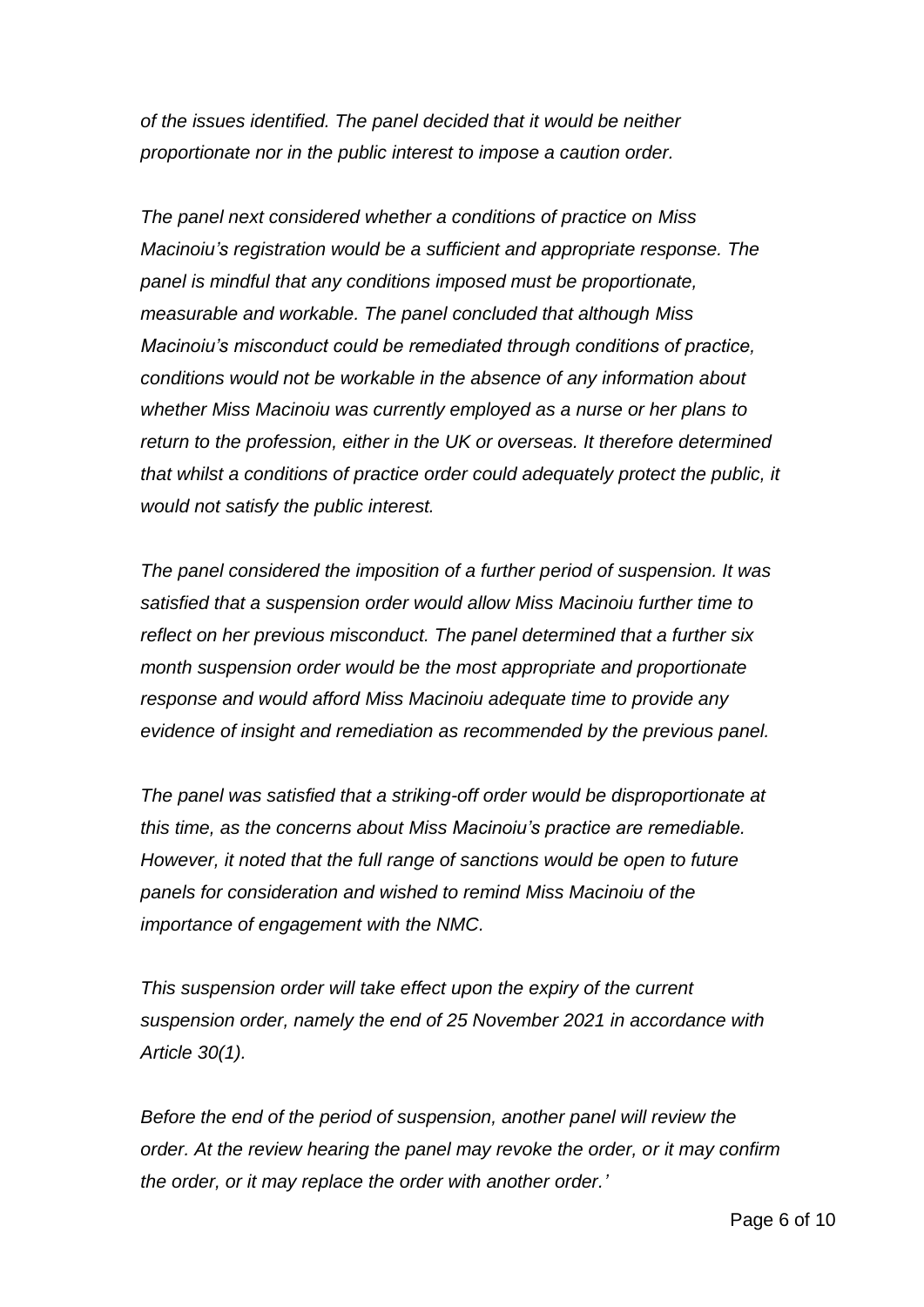### **Decision and reasons on current impairment**

The panel has considered carefully whether Miss Macinoiu's fitness to practise remains impaired. Whilst there is no statutory definition of fitness to practise, the NMC has defined fitness to practise as a registrant's suitability to remain on the register without restriction. In considering this case, the panel has carried out a comprehensive review of the order in light of the current circumstances. Whilst it has noted the decision of the last panel, this panel has exercised its own judgement as to current impairment.

The panel has had regard to all of the documentation before it, including the NMC bundle. It has taken account of the submissions made by Ms Deasy on behalf of the NMC. She provided the panel with a background to the charges found proved at the substantive hearing on 26 October 2020, and the findings of the previous reviewing panel on 18 October 2021.

Ms Deasy submitted that there is no new evidence before the panel today to demonstrate that Miss Macinoiu had taken any steps to remediate the concerns into her practice, nor has she demonstrated any further insight into her misconduct, which the substantive panel found to be limited.

Ms Deasy submitted that Miss Macinoiu has not engaged with the NMC since the substantive hearing in 2020, and therefore the panel has no information before it today to base any new findings in relation to impairment. She said that, in 2018, Miss Macinoiu informed the NMC that she had returned to Romania to work in nursing and improve her skills. Ms Deasy submitted that Miss Macinoiu has not provided any information as to where she is living, whether she is working and whether her skills have improved.

Ms Deasy submitted that a finding of impairment is necessary for public protection and is also in the public interest in maintaining public confidence in the nursing profession and the NMC as regulator in declaring and upholding professional standards. She said that there remains a risk of harm and invited the panel to make a finding of impairment, and impose such sanction as necessary for public protection and in the public interest.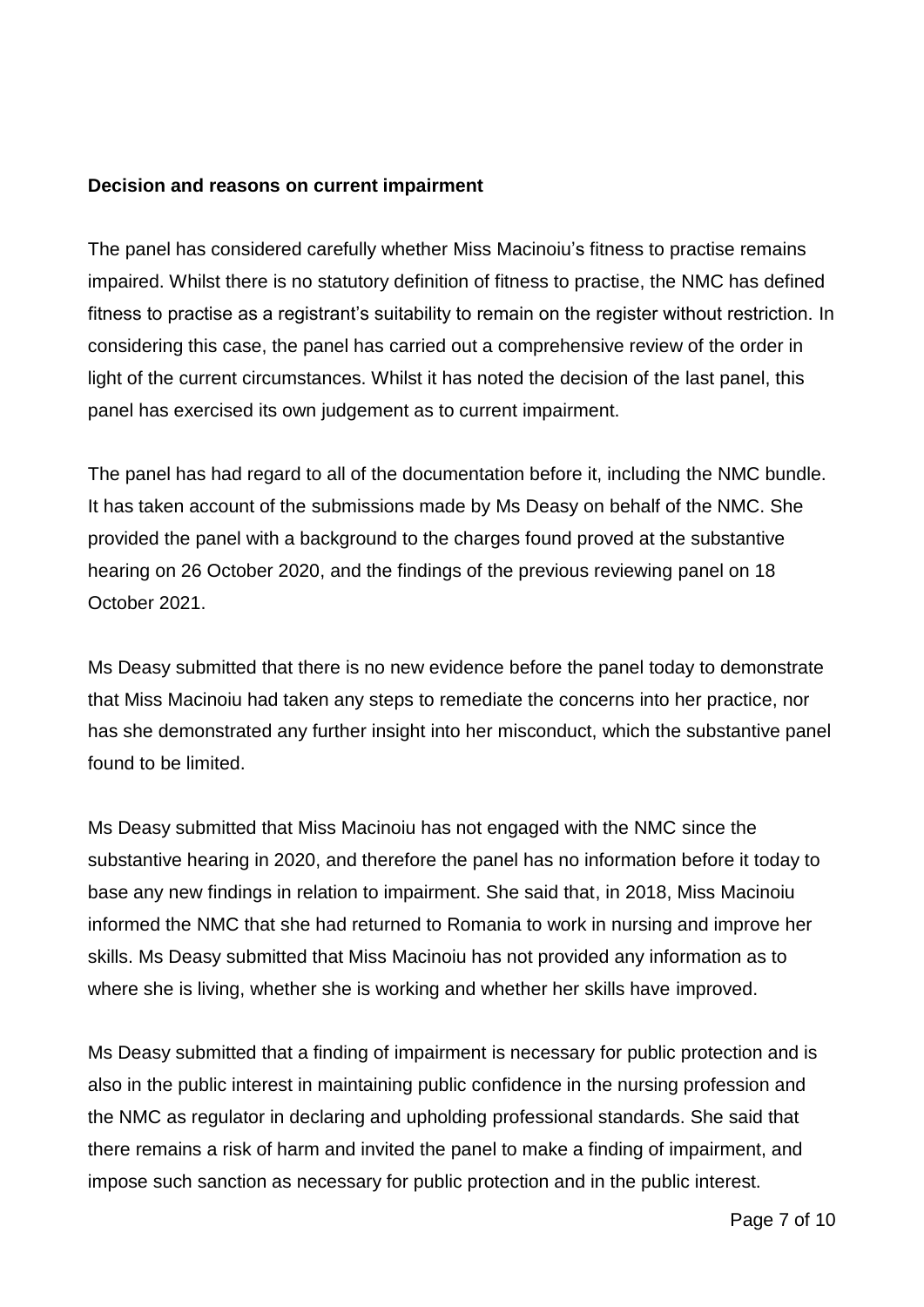The panel heard and accepted the advice of the legal assessor.

In reaching its decision, the panel was mindful of the need to protect the public, maintain public confidence in the profession and to declare and uphold proper standards of conduct and performance.

The panel considered whether Miss Macinoiu's fitness to practise remains impaired.

The panel noted that the last reviewing panel found that it had no information before it to demonstrate Miss Macinoiu's insight, and considered the insight provided at the substantive hearing to be insufficient. At this hearing the panel heard no new information and determined that Miss Macinoiu's insight remains insufficient

In its consideration of whether Miss Macinoiu has taken steps to strengthen her practice, the panel took into account of the information before it. It considered that the charges found proved were remediable, but had no information before it as to the steps Miss Macinoiu has taken to strengthen her practice. In light of this, the panel could not be satisfied that Miss Macinoiu has taken any such steps.

The last reviewing panel determined that Miss Macinoiu was liable to repeat matters of the kind found proved. Today's panel has received no new information or evidence. In light of this, this panel determined that Miss Macinoiu is still liable to repeat matters of the kind found proved. The panel therefore decided that a finding of continuing impairment is necessary on the grounds of public protection.

The panel has borne in mind that its primary function is to protect patients and the wider public interest which includes maintaining confidence in the nursing profession and upholding proper standards of conduct and performance. The panel determined that, in this case, a finding of continuing impairment on public interest grounds is also required.

For these reasons, the panel finds that Miss Macinoiu's fitness to practise remains impaired.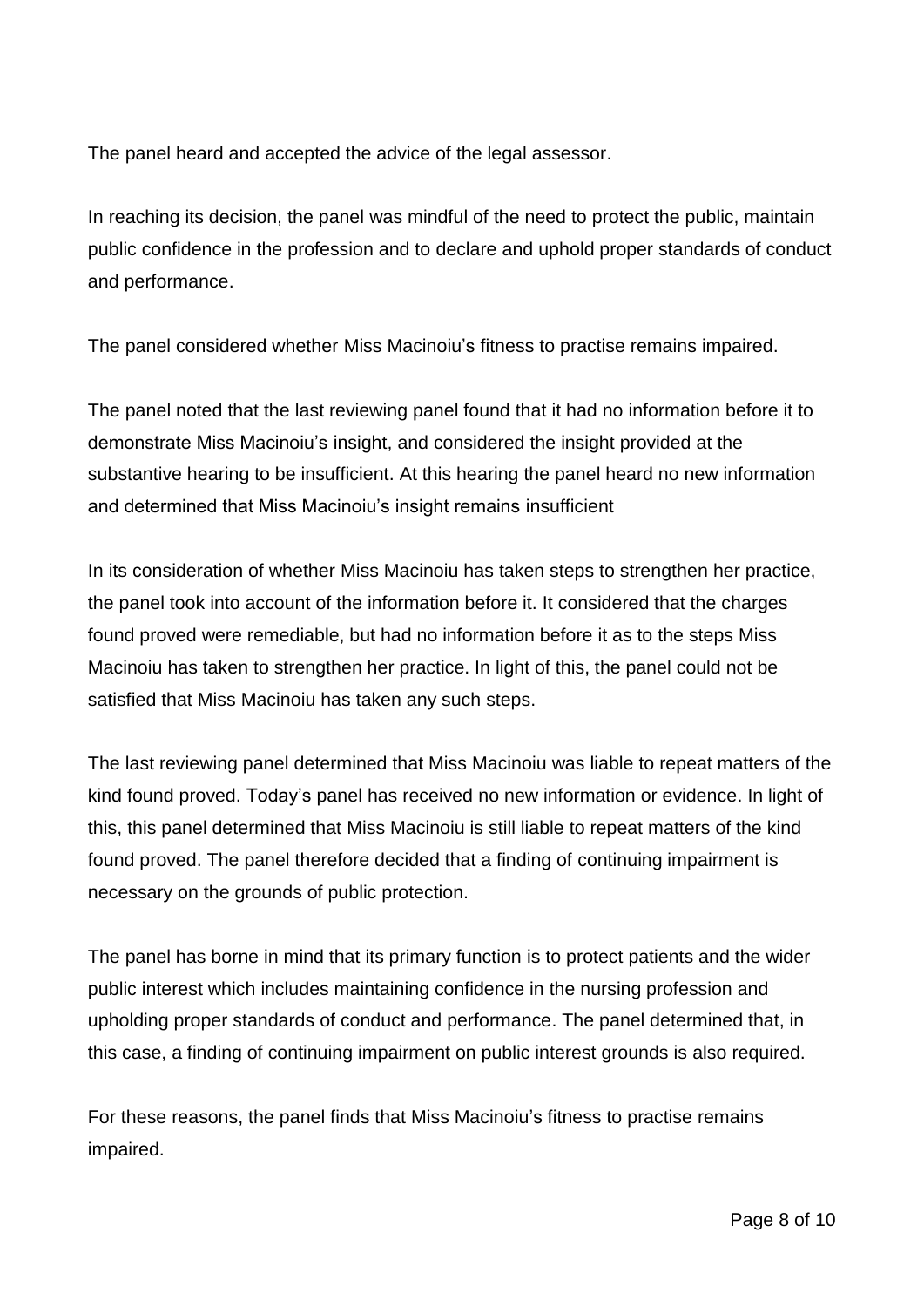### **Decision and reasons on sanction**

Having found Miss Macinoiu's fitness to practise currently impaired, the panel then considered what, if any, sanction it should impose in this case. The panel noted that its powers are set out in Article 30 of the Order. The panel has also taken into account the 'NMC's Sanctions Guidance' (SG) and has borne in mind that the purpose of a sanction is not to be punitive, though any sanction imposed may have a punitive effect.

The panel first considered whether to take no action but concluded that this would be inappropriate in view of the seriousness of the case. The panel decided that it would be neither proportionate nor in the public interest to take no further action.

It then considered the imposition of a caution order but again determined that, due to the seriousness of the case, and the public protection issues identified, an order that does not restrict Miss Macinoiu's practice would not be appropriate in the circumstances. The SG states that a caution order may be appropriate where *'the case is at the lower end of the spectrum of impaired fitness to practise and the panel wishes to mark that the behaviour was unacceptable and must not happen again.'* The panel considered that Miss Macinoiu's misconduct was not at the lower end of the spectrum and that a caution order would be inappropriate in view of the issues identified. The panel decided that it would be neither proportionate nor in the public interest to impose a caution order.

The panel next considered whether a conditions of practice on Miss Macinoiu's registration would be a sufficient and appropriate response. The panel is mindful that any conditions imposed must be proportionate, measurable and workable. The panel bore in mind the seriousness of the facts found proved at the original hearing and concluded that a conditions of practice order would not adequately protect the public or satisfy the public interest. The panel was not able to formulate conditions of practice that would adequately address the concerns relating to Miss Macinoiu's misconduct.

The panel has not received information about Miss Macinoiu's current employment, or where she currently resides. It further determined that Miss Macinoiu has not engaged with the NMC since the substantive hearing in 2020. In light of this, the panel concluded that